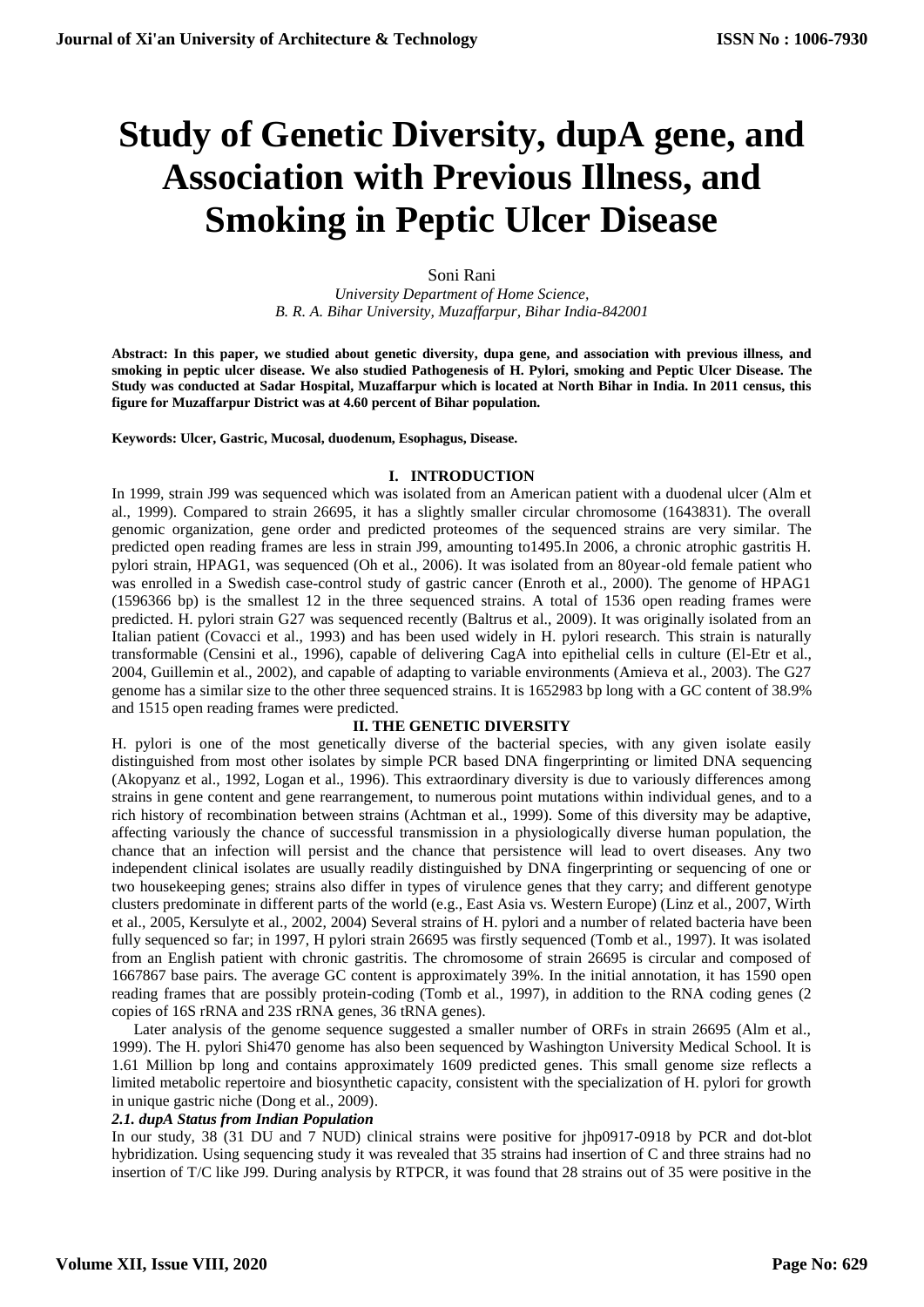RT-PCR. On the basis of sequencing and RT-PCR findings, we confirmed that 28 (23 duodenal ulcer and 5 NUD) strains were dupA positive and 7 (5 duodenal ulcer and 2 NUD) strains were negative for dupA. Finally, our study showed that the prevalence of dupA in duodenal ulcer patients 23/83 (27.7%) was significantly higher than the NUD 5/57 (8.7%). [P=0.001, OR= 6.49, 95% CI=1.71-28.94] (Table 1).

| Gene            | Total $(n=140)$                                                      | DU $(n=83)$                            | $NUD (n=57)$ |
|-----------------|----------------------------------------------------------------------|----------------------------------------|--------------|
| $d$ up $\bf{A}$ | 28 (20%)                                                             | 23 (27.7%)                             | $5(8.7\%)$   |
| CagA            | 129 (92.1%)                                                          | 76 (91.5%)                             | 53 (92.9%)   |
| vacAslml        | 98 (70%)                                                             | 59 (71%)                               | 39 (68.4%)   |
|                 | $\alpha$ and $\alpha$ are as a set of $\alpha$ . The set of $\alpha$ | $\mathbf{v}$ $\mathbf{v}$ $\mathbf{v}$ |              |

Table 1: Prevalence of the dupA, cagA genes among the studied strains in India population

Prevalence and Association of dupA with clinical outcome H. pylori colonize the stomach of more than 50% of the world"s population. However, why only a few percentages of infected subjects develop severe diseases like duodenal ulcer and gastric carcinoma is unknown. This discrepancy has been the source of considerable impetus to identify bacterial markers for diseases outcome. One possible reason for the varying outcomes of H. pylori infection relates to differences in the virulence of H. pylori strains in addition to host, environmental, and dietary factors. The genome comparison of the some completely sequenced H. pylori isolates provided important information regarding the genetic heterogeneity of this microorganism (Alm et al., 1999). Around 6% of the coding sequences of the strains are genome specific. Half of these strain-specific genes are located in the plasticity region (Yamoka et al., 2008)). The strain-specific genes are likely to play a role in the pathogenesis of H. pylori related diseases.

However, reports on the clinical predictive value of putative virulence factor status and diseases outcome are controversial, at least in all ethnic groups (Chiarini et al., 2008; Dossumbekova et al., 2006; Douraghi et al., 2008; Erzin et al., 2006; Gomes et al., 2008; Ho¨cker & Hohenberger, 2003; Lu et al., 2005a). Recent studies have proposed the possibility of using genetic markers in the plasticity zone as indicators of pathogenecity for H. pylori infection, in spite of a lack of credible knowledge regarding the functions of the putatively encoded proteins in this cluster. It seems that these determinants may play a key role in determining the virulence capacity of H. pylori strains either directly or by encoding factors that may lead to varying clinical outcomes. The association between some of the ORFs in the plasticity zone and various disease categories has been previously reported. For instance, Occhialini et al. (2000) found that two single ORFs (jhp0940 and jhp0947) were more prevalent in strains isolated from patients with gastric adenocarcinoma in Costa Rica. However, Santos et al. (2003) showed the association between jhp0947 and DU as well as GC in Brazilian patients. This was once more confirmed for jhp0947 and jhp0949 genes in DU patients from the Netherlands (de Jonge et al., 2004).

We found that dupA gene was 6.5 times more prevalent in duodenal ulcer patients than non-ulcer patients among Indian population. Hence, dupA gene was significantly associated  $(P=0.001)$  with DU. Associations between the presence of dupA and H. pyloridiseases varies around the world (Nguyen et al., 2009, Argent et al., 2007, Gomes et al., 2008, Hussein et al., 2010). Several issues starting from geographical variations to study procedures have to be considered. In some studies, only one set of primer pairs for jhp0917 and jhp0918 was used (Lu et al., 2005; Zhang et al., 2008; Douraghi et al., 2008; Pacheco et al., 2008). Our study showed that some dot blot positive strains for jhp0917-jhp0918 failed to 93 provide any amplicon by initial set of primers. But later on, additional different set of primers yielded amplicon of the same strains. Hence, use of multiple primer pairs is recommended for detection of the dupA gene in future studies. Besides that, sequence based analysis showed that 7.8 % (3/38) jhp0917-jhp0918 positive strains did not have any insertion of C or T after position 1385 in the 3"region of jhp0917 indicating that they are not forming the dupA.

This report is inconsistent with previous reports in other populations, which indicated that all clinical isolates possessed a continuous dupA gene (Douraghi et al., 2008; Schmidt et al., 2008; Gomes et al., 2008). Moreover, in our study not a single strain was detected with the insertion of T after position 1385 of jhp917 that means all our dupA positive strains have insertion of C only which was inconsistent with the finding of lu et al., (2005) Semiquantitative RT-PCR analysis showed that 20% (7/35) of the dupA positive strains did not show any dupA transcript. This contradicted the findings of Nguyen et al. (2009) that dupA was always expressed. The reason for the absence of dupA transcript is not clear yet, but it might be due to absence of dupA promoter region or some mismatch at ribosomal binding site of dupA promoter due to which ribosomal protein was unable to bind with promoter. Indeed there is need of more study on promoter analysis of dupA gene. dupA gene expression is similar to expression of the blood group antigen binding adhesins (BabA) that is not always correlated with babA gene expression (Yamoka et al., 2008).

Randomly, six dupA transcript positive strains (I-77, I-114, 127(1a), I-87, 217(4b) and san77) were taken for the quantitative PCR analysis. Expression level of strain I-77 was very low as compared to other five strains tested that"s why we have calculated fold change of remaining five strains against strain I-77. The expression of dupA transcript of strain I-114, 127(1a), I-87, 217(4b) and san77 was 4, 10.8, 11.6, 10.4, and 8 fold higher than strain I-77 respectively, which showed that expression level of dupA transcript varied from strain to strain. The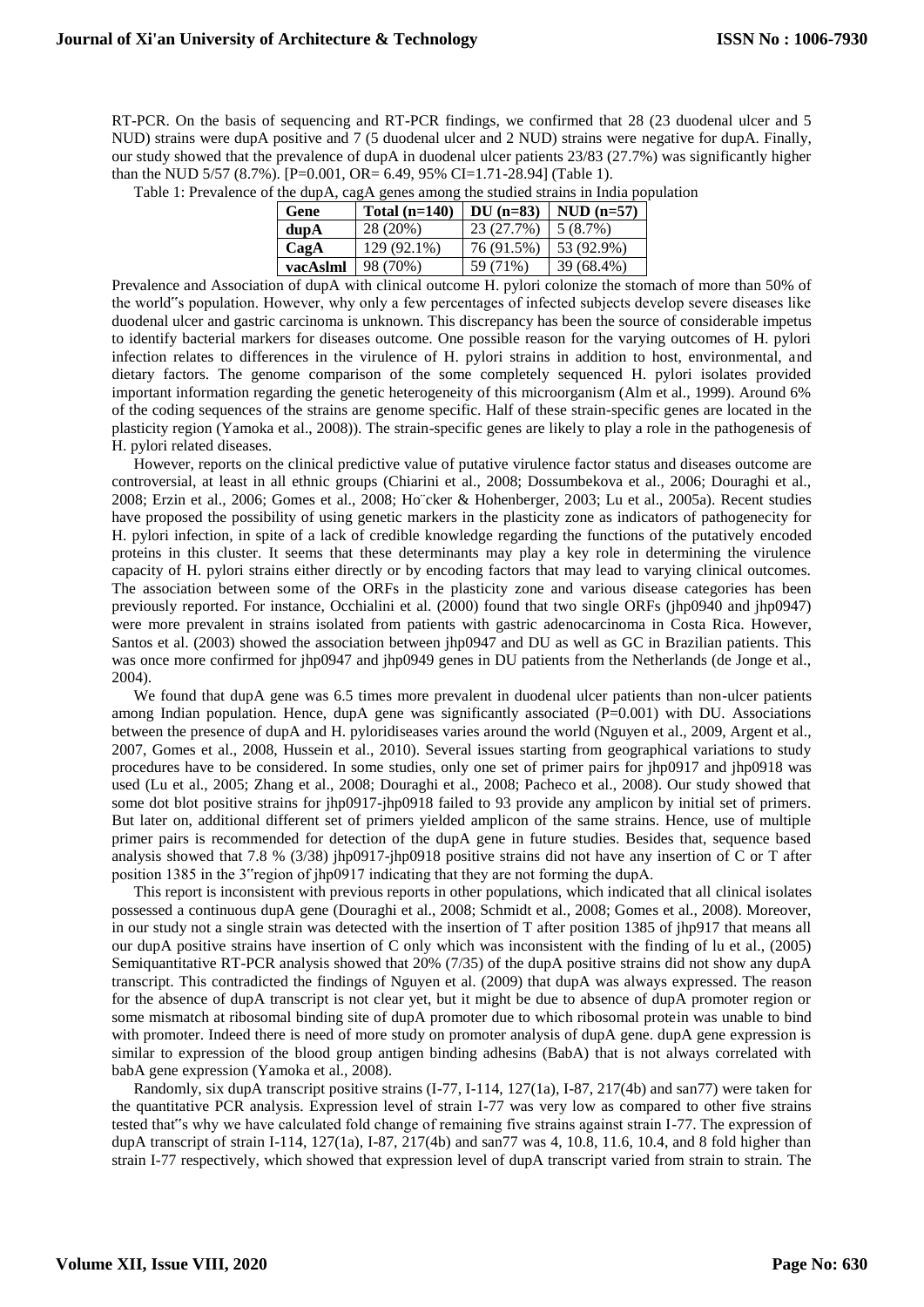reason of this different expression level might be the copy no. of dupA transcript present in the strains that might vary from strain to strain (Boonjakuakul et al., 2005). A recent systematic review study demonstrated the importance of the presence of the dupA gene for duodenal ulcer, especially in Asian countries (Shiota et al. 2010). Arachchi et al. (2007) showed that dupA gene was present in 37.5% and 22.8% of DU and Functional Dyspepsia patients, respectively from North India, but in our study dupA gene was present in 27.7% and 8.7% of DU and NUD patients, respectively.

The reason of this variation of dupA prevalence in India might be due to the fact that their study did not include the sequencing of intergenic region of jhp0917-918 to check the insertion of one nucleotide after position 1385 and RNA expression profile of dupA gene or might be related to the geographical genome variation of H. pylori as India is a 94 big country with lots of diversities. Some studies reported that dupA gene have single nucleotide polymorphism (SNP) that created a premature stop codon and may have considerable effects on protein expression or function (Gomes et al., 2008; Hussein et al., 2010; Queiroz et al., 2011; Moura et al., 2012). Moreover, Douraghi et al. (2008) reported that dupA was inversely associated with the histological feature dysplasia, a main premalignant and precancerous lesion associated with increased incidence of cancer in Iranian population. As a result, dupA gene may be applicable as a protective marker against GC development. But we were unable to study this hypothesis as we did not have samples from gastric cancer patients. However, a very recent study showed that the presence of a complete dupA cluster (type IV secretory system with vir genes around dupA) seemed to be important in DU development (Jung et al., 2012). The prevalence of dupA positivity differed significantly among the various regions around the world, with highest prevalence found in South Africa (84%) and Brazil (89%). Overall, there are distinct geographical variations in the prevalence of the dupA gene, and there appears to be an association between dupA and DU in some populations but not in others. Hussein speculated that differences in dupA prevalence between populations could be associated with the selected nature of the dyspeptic populations studied or there may be genetic differences between versions of the dupA gene in different strains, similar to the difference found in vacA alleles and cagA phosphorylation motifs (Hussein et al., 2010). Our results also indicate that dupA is highly variable over the region sequenced (1.8 kb) with a sequence variation in the range of 10.2%.

This indicates a high degree of variation comparable to other virulence genes. Similar findings reported by others would support the high degree of variation of this gene observed in our study. The high degree of sequence variation of dupA suggested that the acquisition might be an ancient event as dupA is located in the plasticity zone. In conclusion, infection with the dupA-positive H. pylori increased the risk for DU overall and this evidence was significant in Indian study. The gene dupA can be considered as an important biomarker for DU in Indian population. However, further studies are required to determine the functionality of dupA and its relationship with disease.

The discrepancy of dupA association with diseases outcome could be related to the limitation of PCR techniques for detecting the intact dupA gene or may be a consequence of the plasticity of H. pylori, which contributes to its genetic diversity and requires additional studies for a firm conclusion.

|                            | <b>Value</b> | df | Asymp. | Sig. | $(2-$ | <b>Exact</b> | Sig. | $(2-$ | <b>Exact</b> | Sig. | $(1 -$ |
|----------------------------|--------------|----|--------|------|-------|--------------|------|-------|--------------|------|--------|
|                            |              |    | Sided) |      |       | Sided)       |      |       | sided)       |      |        |
| <b>Pearson Chi-square</b>  | .742         | 1  | .389   |      |       |              |      |       |              |      |        |
| <b>Continuity</b>          | .283         |    | .595   |      |       |              |      |       |              |      |        |
| correction"                | .745         | -1 | .388   |      |       |              |      |       |              |      |        |
| <b>Likelihood Ratio</b>    |              |    |        |      |       | .514         |      |       | .298         |      |        |
| <b>Fisher's Exact Test</b> | .723         |    | .395   |      |       |              |      |       |              |      |        |
| Linear-by-Linear           | 39           |    |        |      |       |              |      |       |              |      |        |
| <b>Association</b>         |              |    |        |      |       |              |      |       |              |      |        |
| N of Valid cases"          |              |    |        |      |       |              |      |       |              |      |        |

|  |  | Table 2: Association between previous illnesses and peptic ulcers |
|--|--|-------------------------------------------------------------------|
|--|--|-------------------------------------------------------------------|

| Table 3: Intake of hot and spicy foods and peptic ulcer disease |  |  |
|-----------------------------------------------------------------|--|--|
|-----------------------------------------------------------------|--|--|

|                            | <b>Value</b> | df | Sig.<br>Asymp. | Exact Sig. (2- | Exact Sig. (1- |
|----------------------------|--------------|----|----------------|----------------|----------------|
|                            |              |    | $(2-Sided)$    | Sided)         | sided)         |
| <b>Pearson Chi-square</b>  | .000         |    | 1.000          |                |                |
| Continuity                 | .000         |    | 1.000          |                |                |
| Correction                 | .000         |    | 1.000          |                |                |
| <b>Likelihood Ratio</b>    |              |    |                | 1.000          | .642           |
| <b>Fisher's Exact Test</b> | .000         |    | 1.000          |                |                |
| Linear-by-Linear           | 40           |    | 1.000          |                |                |
| <b>Association</b>         |              |    |                |                |                |
| N of Valid cases"          |              |    |                |                |                |